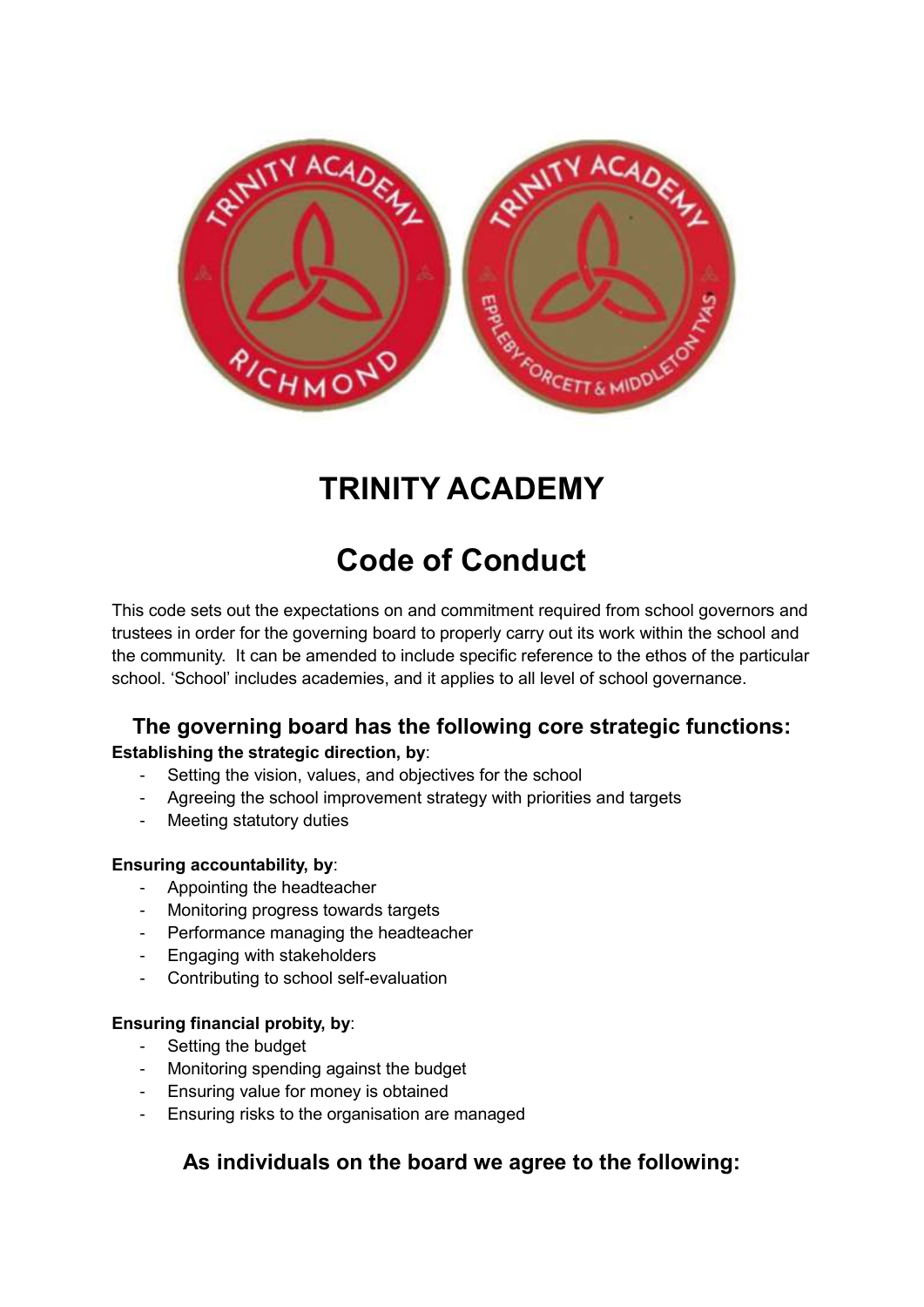## **Role & Responsibilities**

- We understand the purpose of the board and the role of the headteacher.
- We accept that we have no legal authority to act individually, except when the board has given us delegated authority to do so, and therefore we will only speak on behalf of the governing board when we have been specifically authorised to do so.
- We accept collective responsibility for all decisions made by the board or its delegated agents. This means that we will not speak against majority decisions outside the governing board meeting.
- We have a duty to act fairly and without prejudice, and in so far as we have responsibility for staff, we will fulfil all that is expected of a good employer.
- We will encourage open government and will act appropriately.
- We will consider carefully how our decisions may affect the community and other schools.
- We will always be mindful of our responsibility to maintain and develop the ethos and reputation of our school. Our actions within the school and the local community will reflect this.
- In making or responding to criticism or complaints affecting the school we will follow the procedures established by the governing board.
- We will actively support and challenge the headteacher.

## **Commitment**

- We acknowledge that accepting office as a governor involves the commitment of significant amounts of time and energy.
- We will each involve ourselves actively in the work of the governing board, and accept our fair share of responsibilities, including service on committees or working groups.
- We will make full efforts to attend all meetings and where we cannot attend explain in advance why we are unable to.
- We will get to know the school well and respond to opportunities to involve ourselves in school activities.
- We will visit the school, with all visits to school arranged in advance with the staff and undertaken within the framework established by the governing board and agreed with the headteacher.
- We will consider seriously our individual and collective needs for training and development, and will undertake relevant training
- We accept that in the interests of open government, our names, terms of office, roles on the governing body, category of governor and the body responsible for appointing us will be published on the school's website.

## **Relationships**

- We will strive to work as a team in which constructive working relationships are actively promoted.
- We will express views openly, courteously and respectfully in all our communications with other governors.
- We will support the chair in their role of ensuring appropriate conduct both at meetings and at all times.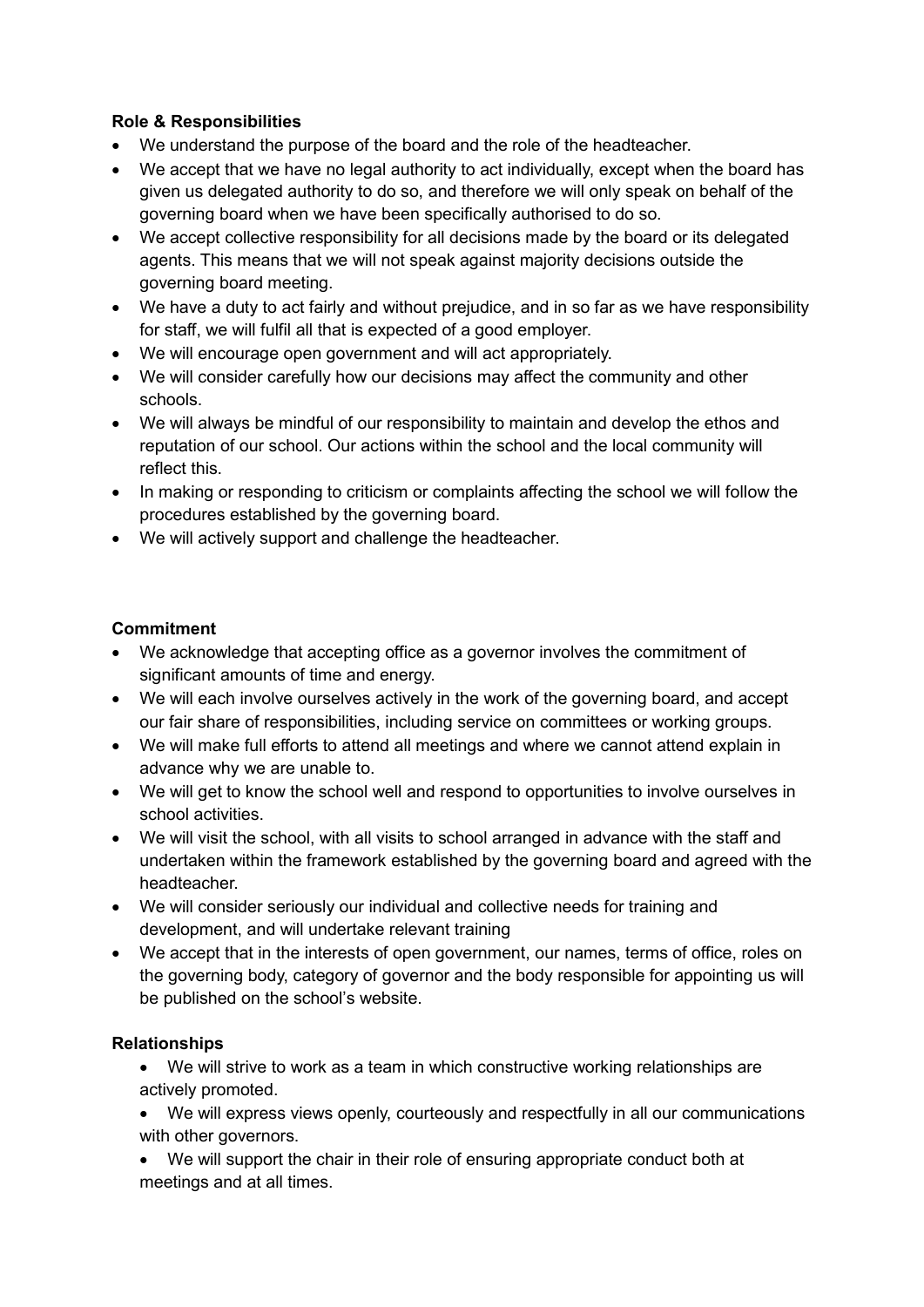We are prepared to answer queries from other governors in relation to delegated functions and take into account any concerns expressed, and we will acknowledge the time, effort and skills that have been committed to the delegated function by those involved.

 We will seek to develop effective working relationships with the headteacher, staff and parents, the local authority and other relevant agencies and the community.

#### **Confidentiality**

- We will observe complete confidentiality when matters are deemed confidential or where they concern specific members of staff or pupils, both inside or outside school
- We will exercise the greatest prudence at all times when discussions regarding school business arise outside a governing board meeting.
- We will not reveal the details of any governing board vote.

#### **Conflicts of interest**

- We will record any pecuniary or other business interest (including those related to people we are connected with) that we have in connection with the governing board's business in the Register of Business Interests, and if any such conflicted matter arises in a meeting we will offer to leave the meeting for the appropriate length of time. We accept that the Register of Business Interests will be published on the school's website.
- We will also declare any conflict of loyalty at the start of any meeting should the situation arise.
- We will act in the best interests of the school as a whole and not as a representative of any group, even if elected to the governing board.

#### **Breach of this code of conduct**

- If we believe this code has been breached, we will raise this issue with the chair and the chair will investigate; the governing board will only use suspension/removal as a last resort after seeking to resolve any difficulties or disputes in more constructive ways.
- Should it be the chair that we believe has breached this code, another governor, such as the vice chair will investigate.

#### **The Seven Principles of Public Life**

(Originally published by the Nolan Committee: The Committee on Standards in Public Life was established by the then Prime Minister in October 1994, under the Chairmanship of Lord Nolan, to consider standards of conduct in various areas of public life, and to make recommendations).

**Selflessness** - Holders of public office should act solely in terms of the public interest. They should not do so in order to gain financial or other material benefits for themselves, their family, or their friends.

**Integrity** - Holders of public office should not place themselves under any financial or other obligation to outside individuals or organisations that might seek to influence them in the performance of their official duties.